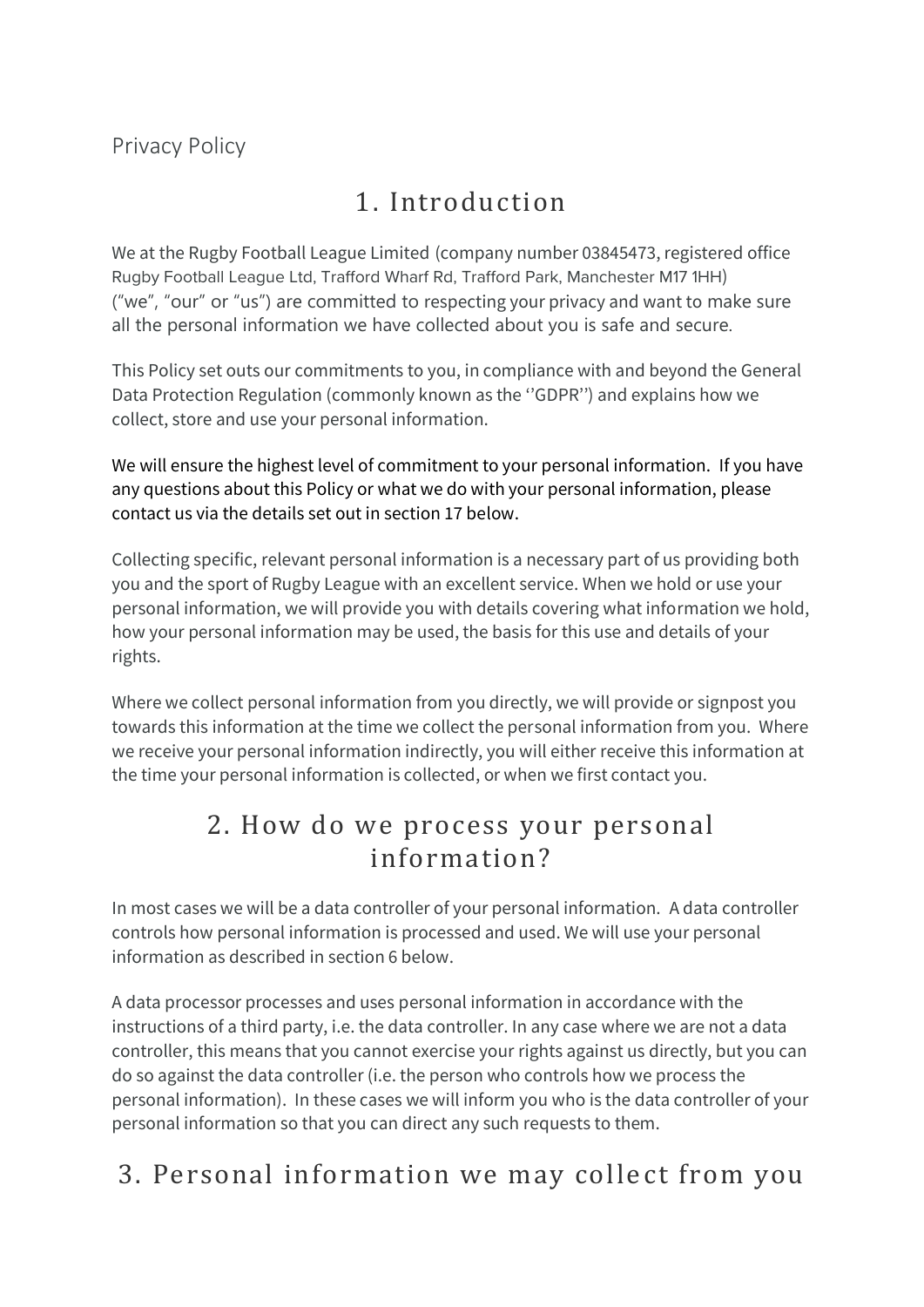#### *General (including Our League)*

When you sign up to become an Our League member or otherwise sign up to access services that we provide, either through www.rugby-league.com (our ''Site'') or otherwise, you may provide us with or we may obtain personal information about you, such as information regarding your:

- personal contact details which allow us to contact you directly, such as name, title, email addresses and telephone numbers;
- date of birth;
- gender;
- membership details including start and end date;
- records of your interactions with us such as telephone conversations, emails and other correspondence and your instructions to us;
- any credit/debit card and other payment details you provide so that we can receive payments from you and details of the financial transactions with you;
- use of and movements through our online portal, passwords, personal identification numbers, IP addresses, user names and other IT system identifying information;
- records of your participation and/or attendance at any events or competitions hosted by us;
- images in video and/or photographic form and voice recordings; and
- your marketing preferences so that we know whether and how we should contact you.

#### *Players/Participants*

If you are a player/participant who has registered his/her interest in participating in the sport competitively, you may also provide us with or we may obtain the following additional personal information from you:

- identification documents such as passport and identity cards;
- details of any club and/or league and/or other membership;
- details of next of kin, family members, coaches and emergency contacts;
- records and assessment of any player rankings, gradings or ratings, competition results, details regarding events/matches/games attended and performance (including that generated through player pathway programmes);
- any disciplinary and grievance information; and
- any details required for the purposes of awarding scholarship funding or grants (including any means testing.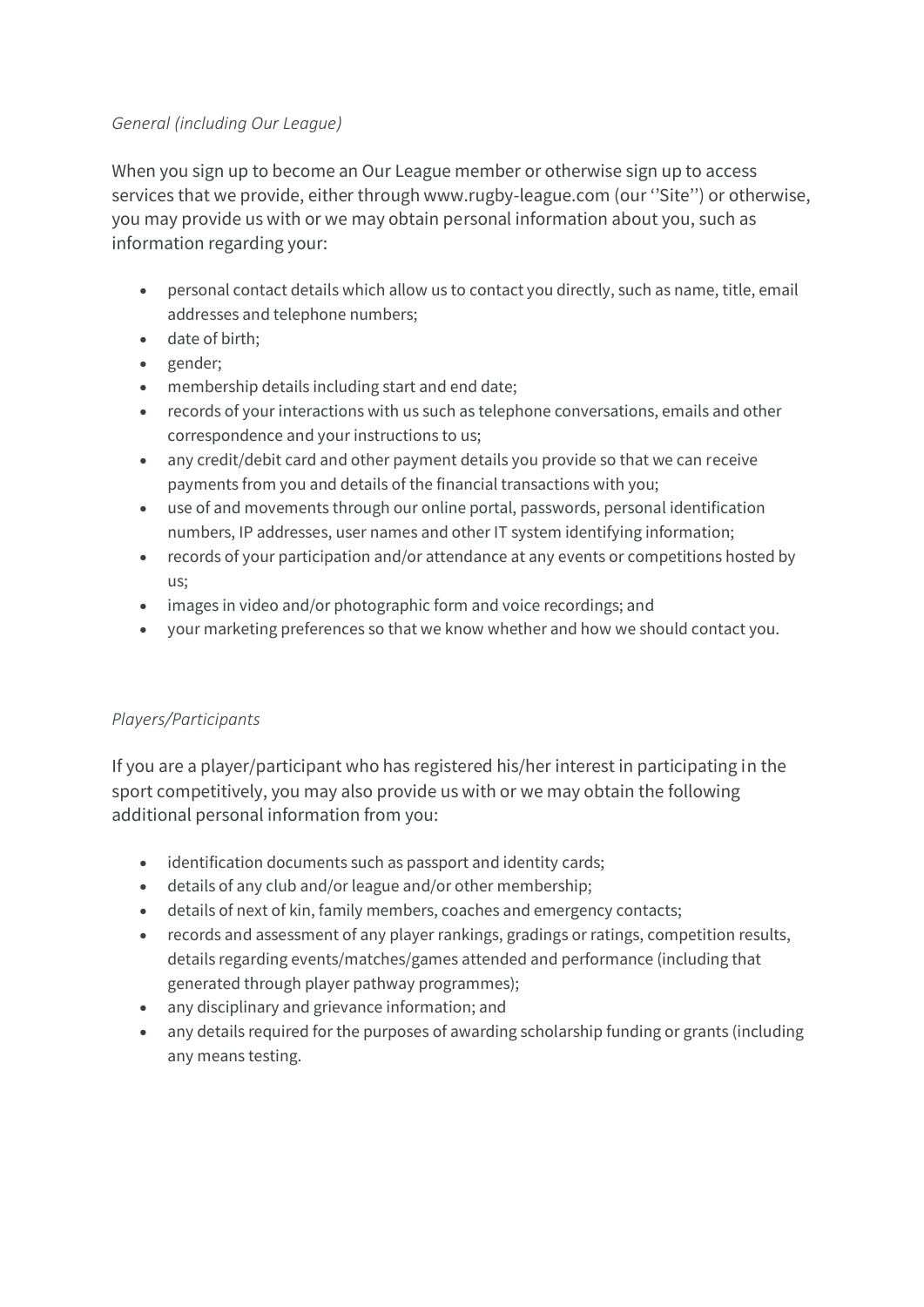#### *Coaches and Match Officials*

If you have registered with us to receive more information about our coaching and/or training and/or qualification programmes, you may also provide us with or we may obtain the following additional personal information from you:

- any coaching code or official number:
- your current member club or other organisation (if applicable);
- coaching/teaching qualification and/or officiating history and any player rating (if any);
- accreditation/qualification start and end date; and
- identification documents such as passport, utility bills, identity cards, etc.

# 4. Special categories of personal information

We may also collect, store and use the following "special categories" of more sensitive personal information regarding you:

- information about your race or ethnicity, religious beliefs and sexual orientation; and
- information about your health, including any medical condition, health and sickness records, medical records and health professional information.

It may be that we do not collect all of the above types of special category personal information about you. In relation to the special category personal data that we do process we do so on the basis that

- the processing is necessary for reasons of substantial public interest, on a lawful basis;
- it is necessary for the establishment, exercise or defence of legal claims;
- it is necessary for the purposes of carrying out the obligations and exercising our or your rights in the field of employment and social security and social protection law; or
- based on your explicit consent.

In the table below, we refer to these as the "special category reasons for processing of your personal data".

We may also collect criminal records information from you. For criminal records history, we process it on the basis of legal obligations or based on your explicit consent.

## 5. Where we collect your information

We typically collect personal information when you sign up to become an Our League member, sign up to receive services or products provided through our Site or other methods, apply to become a member of the Rugby Football League, apply to complete a coaching/match official course or qualification, purchase any services or products we offer online, make a query and/or complaint or when you correspond with us by phone, email or in some other way.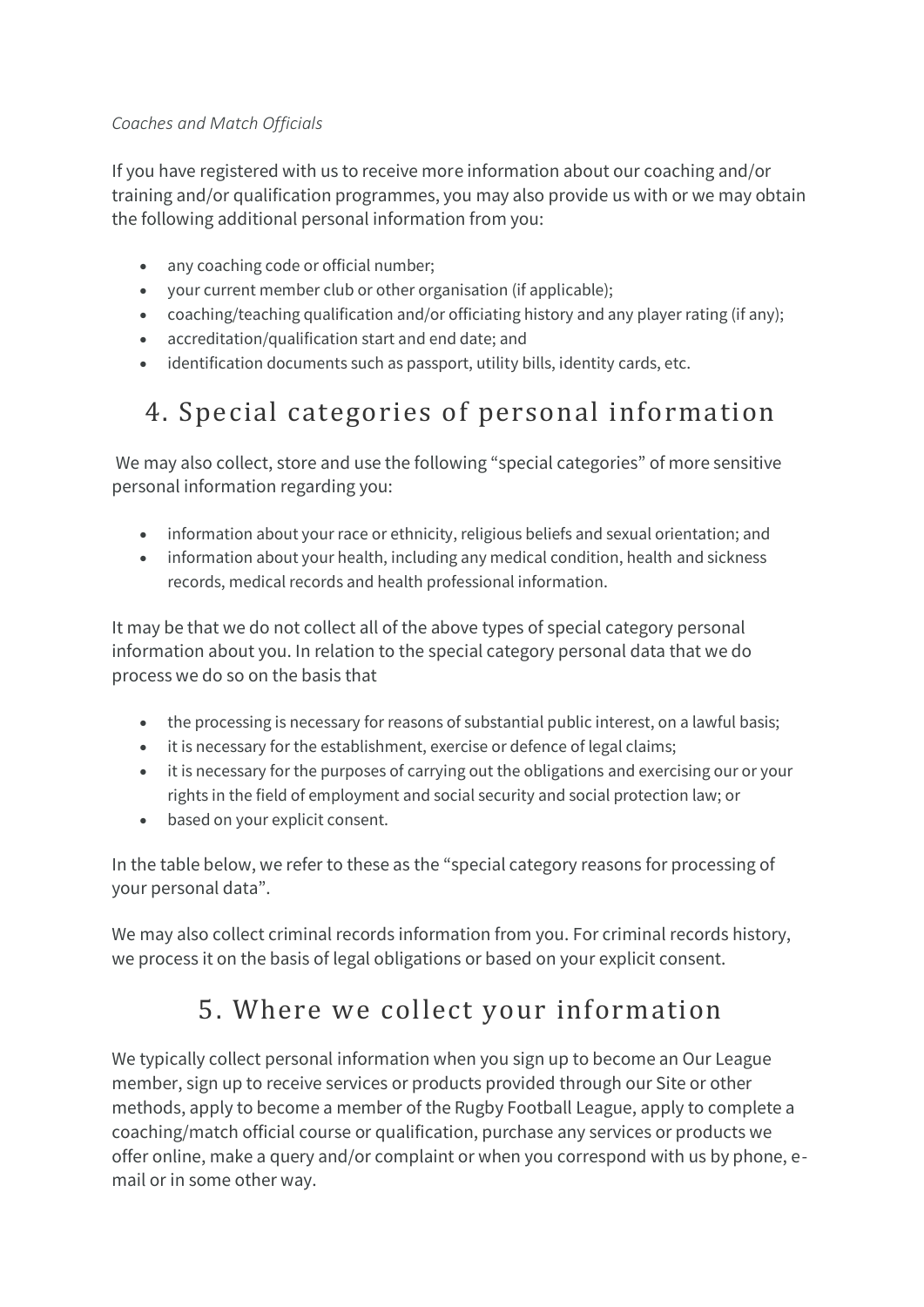If you are a player/participant of Rugby League we also may collect personal information about you from any club, school, college, university or other organisation you are affiliated with or from other referrals such as from coaches or talent scouts.

If you are providing us with details of referees, next of kin, beneficiaries, family members and emergency contacts they have a right to know and to be aware of how what personal information we hold about them, how we collect it and how we use and may share that information. Please share this Privacy Policy with those of them whom you feel are sufficiently mature to understand it. They also have the same rights as set out in section 11 below.

#### 6. How we use the information

The table below describes the main purposes for which we and, where appropriate, Rugby League Bodies process your personal information, the categories of your information involved and the lawful basis for being able to do this.

Rugby League Bodies is defined as "Super League (Europe) Limited (SLE); Rugby League World Cup 2021 Limited; the British Amateur Rugby League Association (BARLA); the English Schools Rugby League (ESRL); International Rugby League Limited; The Rugby League European Federation; Rugby League Cares; any subsidiary of the RFL; any rugby league club affiliated with the RFL and/or any Rugby League Body; any league and/or member body and/or association affiliated with the RFL and/or involved in the operation and administration of rugby league in Britain and Ireland. You will ordinarily be notified when we share your personal data with Rugby League Bodies and the reason for doing so.

# **All Individuals**

| <b>Purpose</b>                                                                                                                                                                              | <b>Personal</b><br><b>Information Used</b>                                                                                                                        | <b>Lawful Basis</b>                                                                                                                                                              |
|---------------------------------------------------------------------------------------------------------------------------------------------------------------------------------------------|-------------------------------------------------------------------------------------------------------------------------------------------------------------------|----------------------------------------------------------------------------------------------------------------------------------------------------------------------------------|
| To administer any<br>membership account(s) you<br>have, manage the<br>relationship with you and<br>dealing with payments and<br>any support, service or<br>product enquiries made by<br>you | All contact and<br>membership<br>details, transaction<br>and payment<br>information,<br>records of your<br>interactions with<br>us, and marketing<br>preferences. | This is necessary to enable us to properly<br>manage and administer your membership<br>contract with us. Where appropriate, you have<br>given us your explicit consent to do so. |
| To arrange and manage any<br>contracts for the provision of                                                                                                                                 | All contact and<br>membership<br>details.<br>Transaction and                                                                                                      | This is necessary to enable us to properly<br>administer and perform any contract for the<br>provision of merchandise/products/services.                                         |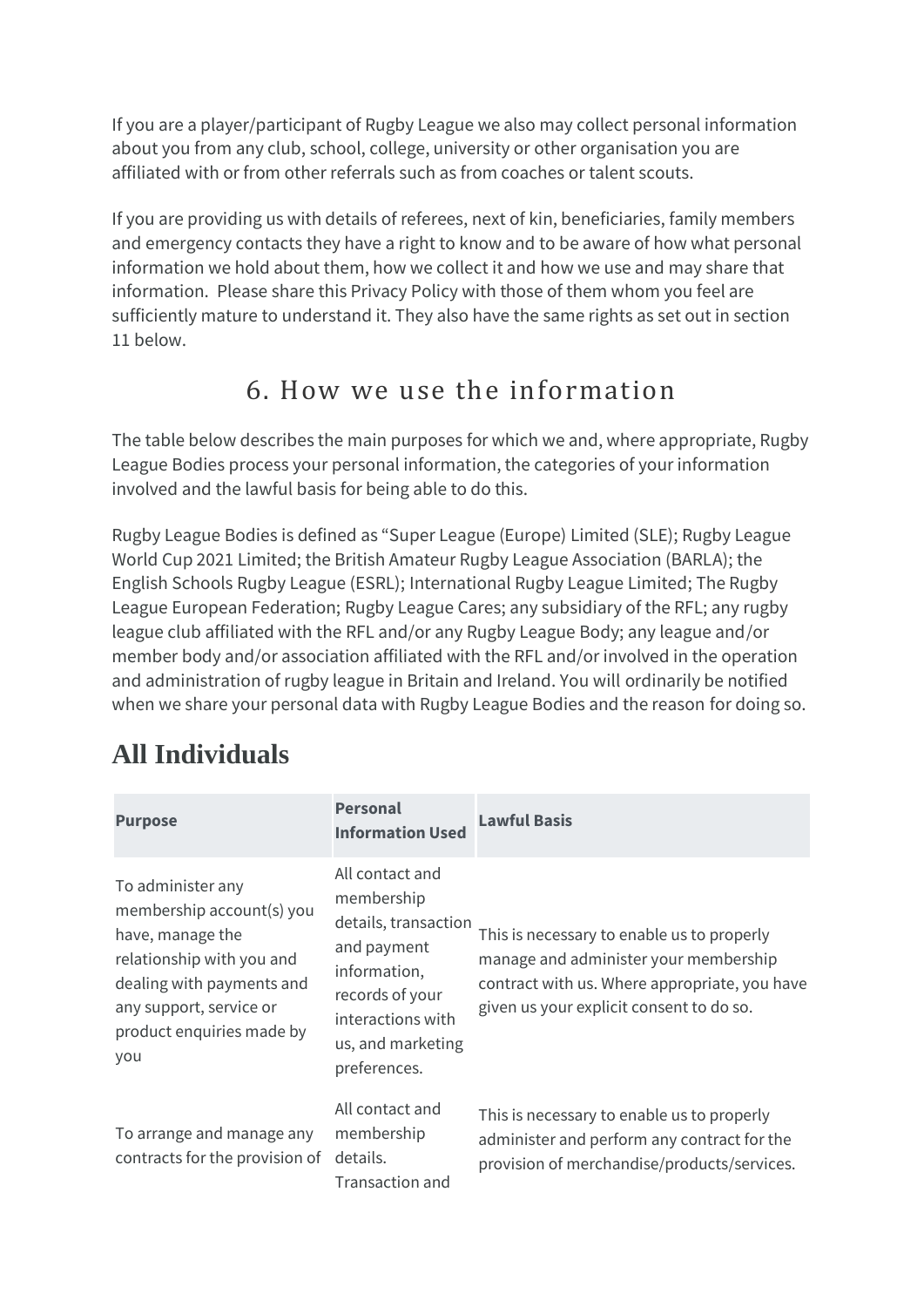| <b>Purpose</b>                                                                                                                                                                                                                                                                                                                                                        | <b>Personal</b><br><b>Information Used</b>                               | <b>Lawful Basis</b>                                                                                                                                                                                                                                                                                                                                                                                                                                                                                                                                                                                                                                                        |
|-----------------------------------------------------------------------------------------------------------------------------------------------------------------------------------------------------------------------------------------------------------------------------------------------------------------------------------------------------------------------|--------------------------------------------------------------------------|----------------------------------------------------------------------------------------------------------------------------------------------------------------------------------------------------------------------------------------------------------------------------------------------------------------------------------------------------------------------------------------------------------------------------------------------------------------------------------------------------------------------------------------------------------------------------------------------------------------------------------------------------------------------------|
| any merchandise, products<br>and/or services.                                                                                                                                                                                                                                                                                                                         | payment<br>information.                                                  |                                                                                                                                                                                                                                                                                                                                                                                                                                                                                                                                                                                                                                                                            |
| To send you information<br>including details about<br>advanced ticket information,<br>newsletters, information<br>about Membership,<br>participation products,<br>competitions and events,<br>partner offers and discounts,<br>merchandise launches/offers,<br>surveys, Our League updates,<br>fixture streaming<br>details/offers and any<br>updates on Rugby League | All contact and<br>membership<br>details                                 | This is necessary to enable us to properly<br>manage and administer your membership<br>contract with us where applicable. We have a<br>legitimate interest to provide services to you<br>where you have an interest in rugby league to<br>further our objectives. Where appropriate, you<br>have given us your explicit consent to do so                                                                                                                                                                                                                                                                                                                                   |
| To send you marketing<br>information about or on<br>behalf of commercial<br>partners                                                                                                                                                                                                                                                                                  | All contact and<br>membership<br>details and<br>marketing<br>preferences | Where you have given us your explicit consent<br>to do so.                                                                                                                                                                                                                                                                                                                                                                                                                                                                                                                                                                                                                 |
| To answer your queries or<br>complaints                                                                                                                                                                                                                                                                                                                               | Contact details and<br>records of your<br>interactions with<br>us        | We have a legitimate interest to provide<br>complaint handling services to you in case<br>there are any issues with your membership.                                                                                                                                                                                                                                                                                                                                                                                                                                                                                                                                       |
| Retention of records                                                                                                                                                                                                                                                                                                                                                  | All the personal<br>information we<br>collect                            | We have a legitimate interest in retaining<br>records whilst they may be required in<br>relation to complaints or claims. We need to<br>retain records in order to properly administer<br>and manage your membership and in some<br>cases, we may have legal or regulatory<br>obligations to retain records. We process<br>special category personal data on the basis of<br>the "special category reasons for processing<br>of your personal data" referred to in section 4<br>above. For criminal records history we process<br>on the basis of legal obligations or based on<br>your explicit consent. We have specific<br>retention policies in relation to compliance |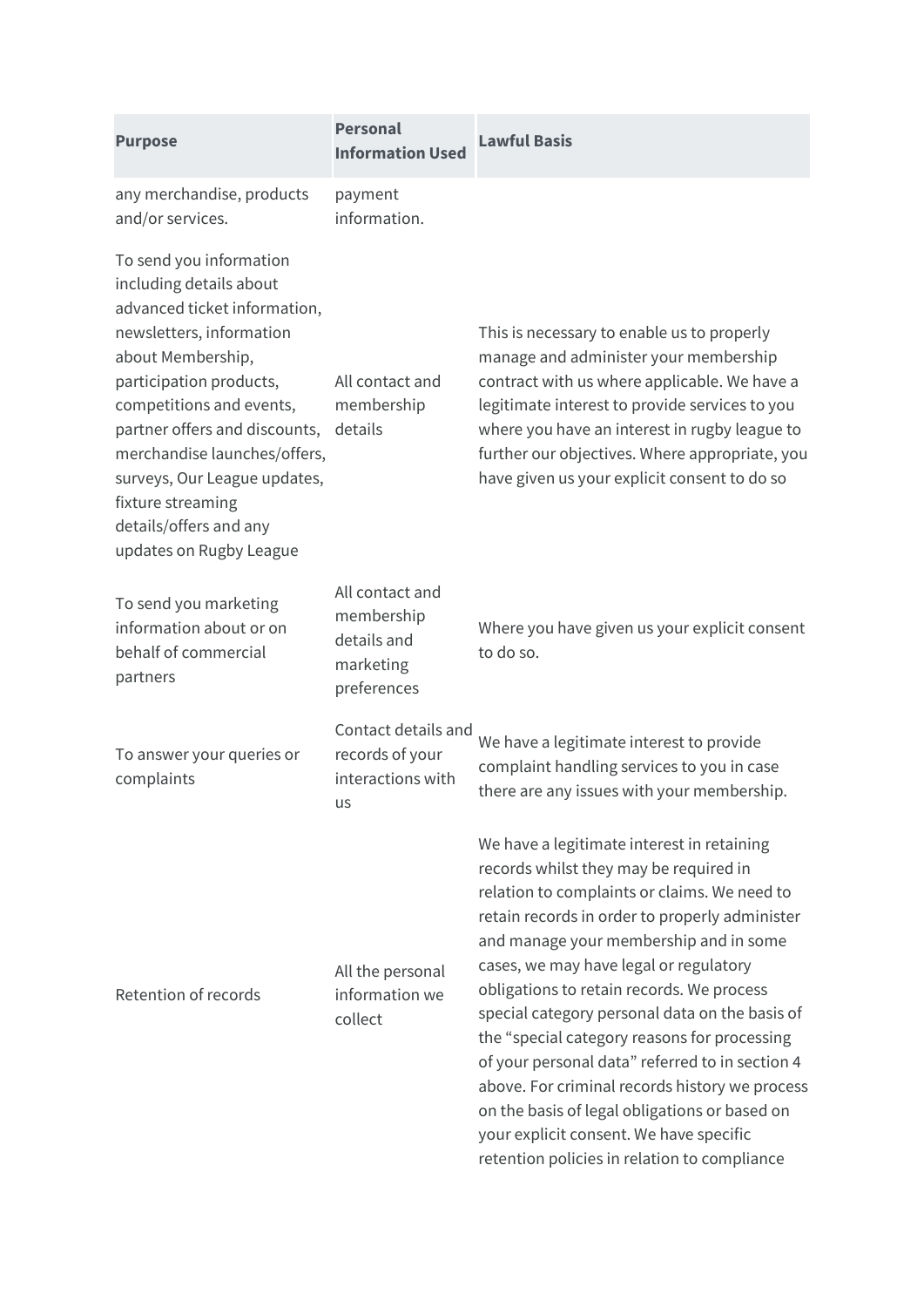| <b>Purpose</b>                                                                                               | <b>Personal</b><br><b>Information Used</b>                            | <b>Lawful Basis</b>                                                                                                                                                                                                                                                             |
|--------------------------------------------------------------------------------------------------------------|-----------------------------------------------------------------------|---------------------------------------------------------------------------------------------------------------------------------------------------------------------------------------------------------------------------------------------------------------------------------|
|                                                                                                              |                                                                       | and safeguarding matters and have a<br>legitimate interest in retaining such records<br>for varying lengths of time. Where we process<br>medical information we retain it for 10 years<br>(or 10 years from the age of 18 where<br>appropriate) unless this data is anonymised. |
| The security of IT systems                                                                                   | Your usage of our<br>IT systems and<br>online portals.                | We have a legitimate interest to ensure that<br>our IT systems are secure.                                                                                                                                                                                                      |
| To conduct data analytics<br>studies to better understand<br>event attendance and trends<br>within the sport | Records of your<br>participation<br>at any events or<br>competitions. | We have a legitimate interest in doing so to<br>and/or attendance ensure that our membership is targeted and<br>relevant.                                                                                                                                                       |
| For the purposes of<br>promoting the sport, our<br>events and membership<br>packages.                        | Images in video<br>and/or                                             | Where you have given us your explicit consent<br>to do so except where such is not possible (i.e<br>crowd photos from events, where you will be<br>photographic form. notified of such as part of your ticket<br>purchase).                                                     |
| To comply with health and<br>safety requirements                                                             | Records of<br>attendance                                              | We have a legal obligation and a legitimate<br>interest to provide you and other members of<br>our organisation with a safe environment in<br>which to participate in sport.                                                                                                    |
| To send you information<br>about our free Our League<br>membership scheme                                    | All contact details                                                   | We have a legitimate interest in notifying you,<br>as an individual interested in Rugby League,<br>about the benefits of our free membership<br>scheme Our League                                                                                                               |

# **Players & Participants**

| <b>Purpose</b>                                                                                                          | Personal information<br>Lawful basis<br>used |                                                                                             |
|-------------------------------------------------------------------------------------------------------------------------|----------------------------------------------|---------------------------------------------------------------------------------------------|
| To conduct performance reviews,                                                                                         | All performance and                          | This is necessary to enable us to                                                           |
| manage performance and determine attendance data and<br>performance requirements and<br>administer your development and | information about<br>your health and         | properly manage and administer<br>your development through the<br>performance programme. We |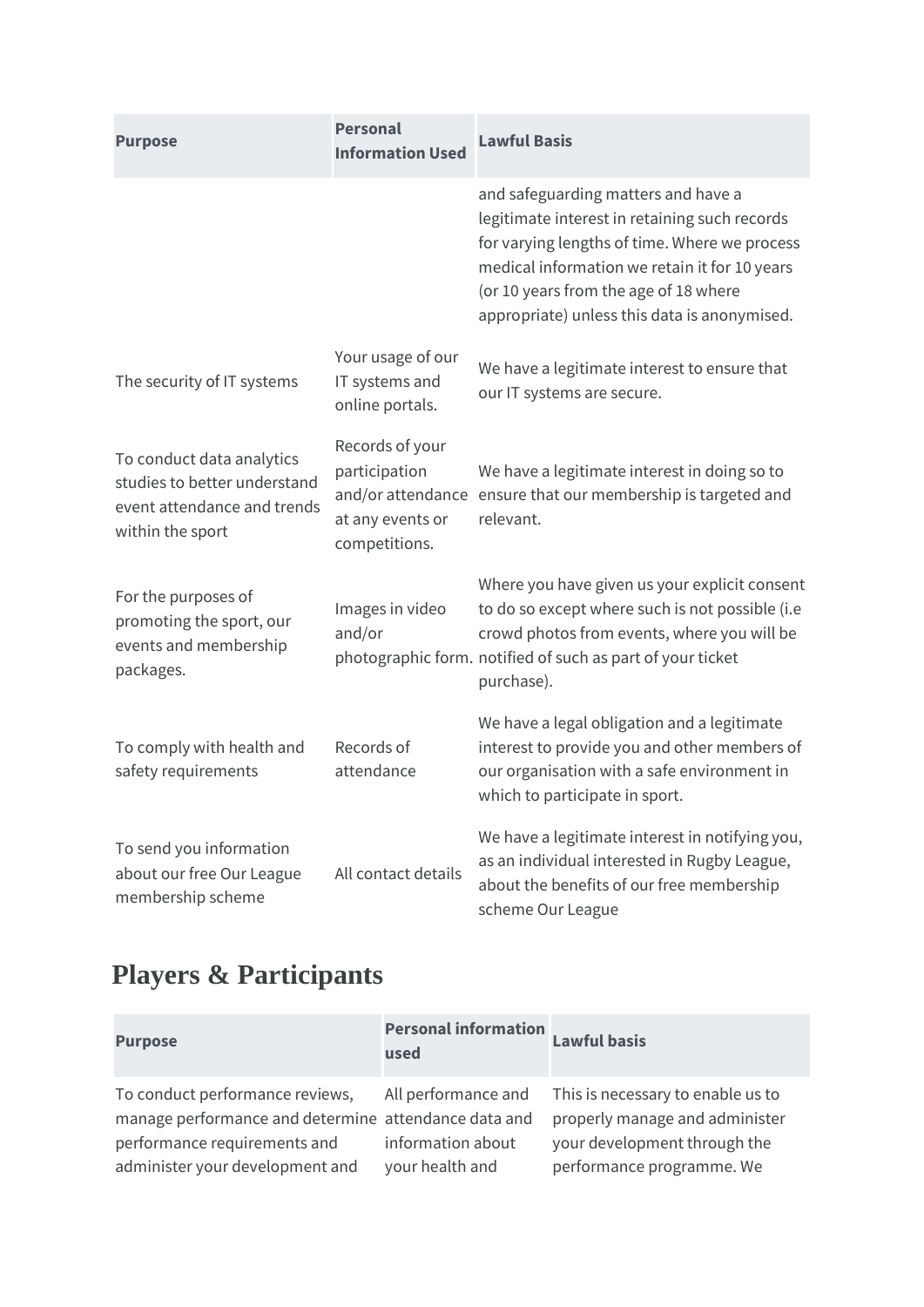| <b>Purpose</b>                                                                                                                                                    | <b>Personal information</b><br>used                                                                                                                                                   | <b>Lawful basis</b>                                                                                                                                                                                                                                                                                        |
|-------------------------------------------------------------------------------------------------------------------------------------------------------------------|---------------------------------------------------------------------------------------------------------------------------------------------------------------------------------------|------------------------------------------------------------------------------------------------------------------------------------------------------------------------------------------------------------------------------------------------------------------------------------------------------------|
| training requirements on any player<br>pathway programme                                                                                                          | medical condition.<br>club and/or other<br>membership.                                                                                                                                | process special category personal<br>Details of any member data on the basis of the "special<br>category reasons for processing of<br>your personal data" referred to in<br>section 4 above.                                                                                                               |
| To make decisions about your<br>progression and development<br>through any player pathway<br>programme and to assist with the<br>delivery of rankings and ratings | All performance and<br>attendance data and<br>information about<br>your health. Details of<br>any member club<br>and/or other<br>membership.                                          | This is necessary to enable us to<br>properly manage and administer<br>your development through the<br>performance programme. We<br>process special category personal<br>data on the basis of the "special<br>category reasons for processing of<br>your personal data" referred to in<br>section 4 above. |
| To administer and monitor your<br>participation and/or attendance at<br>events and competitions                                                                   | All non-medical<br>performance and<br>attendance data.<br>Details of any member<br>club and/or other<br>membership.                                                                   | This is necessary to enable us to<br>register you on to and properly<br>manage and administer your<br>development through the<br>performance programme.                                                                                                                                                    |
| To arrange for any trip or<br>transportation to and from an event                                                                                                 | Identification<br>documents, details of<br>next of kin, family<br>members and<br>emergency contacts,<br>transaction and<br>payment information,<br>health and medical<br>information. | This is necessary to enable us to<br>make the necessary arrangements<br>for the trip and/or transportation to<br>the event. We process special<br>category personal data on the basis<br>of the "special category reasons for<br>processing of your personal data"<br>referred to in section 4 above.      |
| To administer any drug and alcohol<br>testing                                                                                                                     | Health and medical<br>information                                                                                                                                                     | We process special category<br>personal data on the basis of the<br>"special category reasons for<br>processing of your personal data"<br>referred to in section 4 above.                                                                                                                                  |
| To use information about your<br>physical or mental health (including<br>any injuries) or disability status, to<br>ensure your health and safety and to           | Health and medical<br>information                                                                                                                                                     | We process special category<br>personal data on the basis of the<br>"special category reasons for                                                                                                                                                                                                          |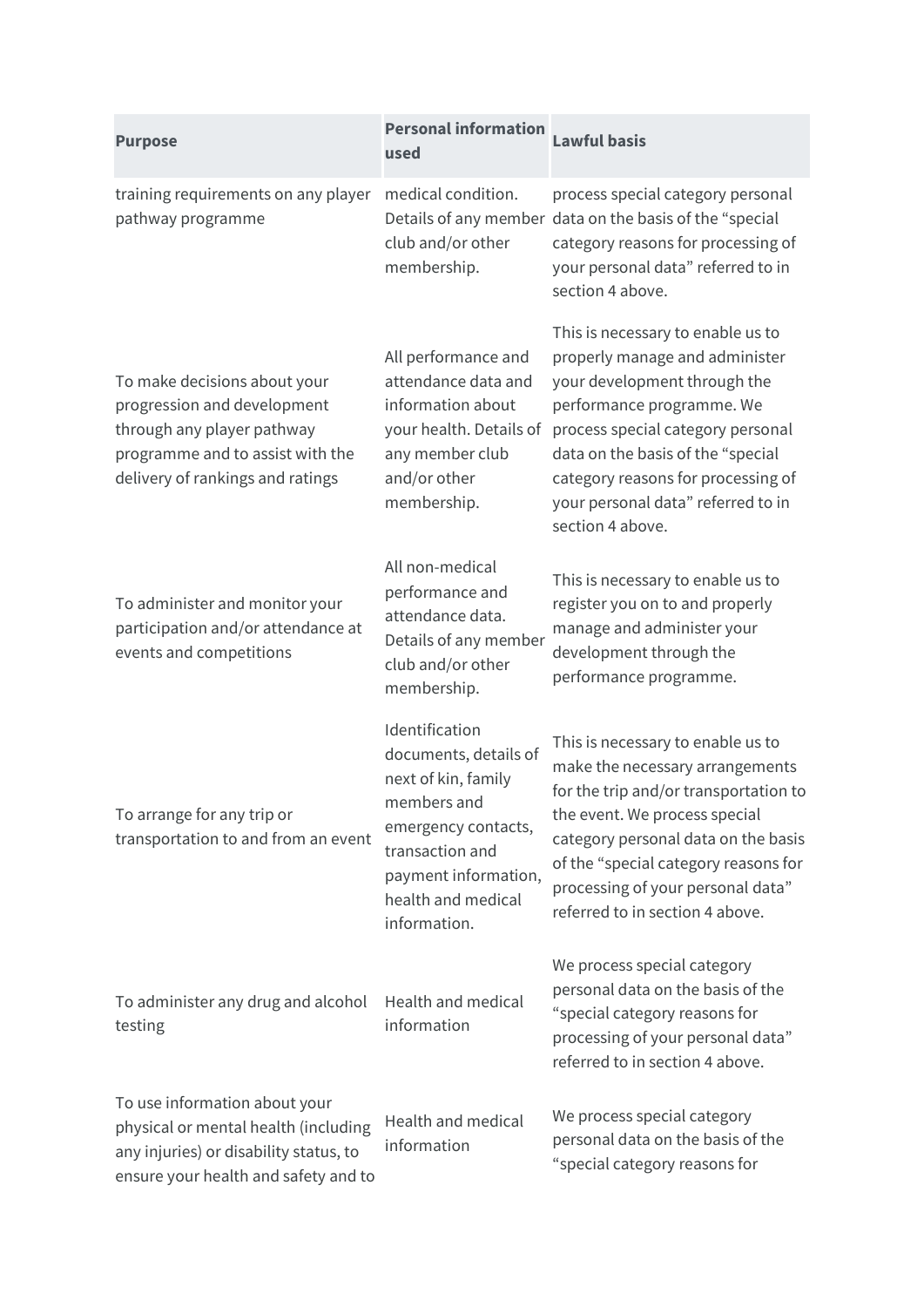| <b>Purpose</b>                                                                                                                                  | <b>Personal information</b><br>used                                                                                          | <b>Lawful basis</b>                                                                                                                                                                                                                                                                                                                                                                                                                                                                                                   |
|-------------------------------------------------------------------------------------------------------------------------------------------------|------------------------------------------------------------------------------------------------------------------------------|-----------------------------------------------------------------------------------------------------------------------------------------------------------------------------------------------------------------------------------------------------------------------------------------------------------------------------------------------------------------------------------------------------------------------------------------------------------------------------------------------------------------------|
| assess your fitness to participate, to<br>provide appropriate adjustments to<br>sports facilities and to monitor and<br>manage sickness absence |                                                                                                                              | processing of your personal data"<br>referred to in section 4 above.                                                                                                                                                                                                                                                                                                                                                                                                                                                  |
| To gather evidence for possible<br>grievance or disciplinary hearings                                                                           | All the personal<br>information we collect<br>including any<br>disciplinary and<br>grievance information.                    | We have a legitimate interest in<br>doing so to provide a safe and fair<br>environment for all members and<br>to ensure the effective<br>management of any disciplinary<br>hearings, appeals and<br>adjudications. We process special<br>category personal data on the basis<br>of the "special category reasons for<br>processing of your personal data"<br>referred to in section 4 above. For<br>criminal records history we process<br>it on the basis of legal obligations<br>or based on your explicit consent. |
| To gather evidence for potential and All the personal<br>actual compliance cases                                                                | information we collect                                                                                                       | We have a legitimate interest in<br>doing so to provide a safe and fair<br>environment for all members and<br>to ensure the effective<br>management of any compliance<br>cases. We process special category<br>personal data on the basis of the<br>"special category reasons for<br>processing of your personal data"<br>referred to in section 4 above. For<br>criminal records history we process<br>it on the basis of legal obligations<br>or based on your explicit consent.                                    |
| To assess your eligibility for and to<br>provide any scholarship funding<br>and/or grants                                                       | All details required for<br>the purposes of<br>awarding scholarship<br>funding or grants<br>(including any means<br>testing) | This is necessary to enable us to<br>properly administer and perform<br>any contract for the provision of<br>funding.                                                                                                                                                                                                                                                                                                                                                                                                 |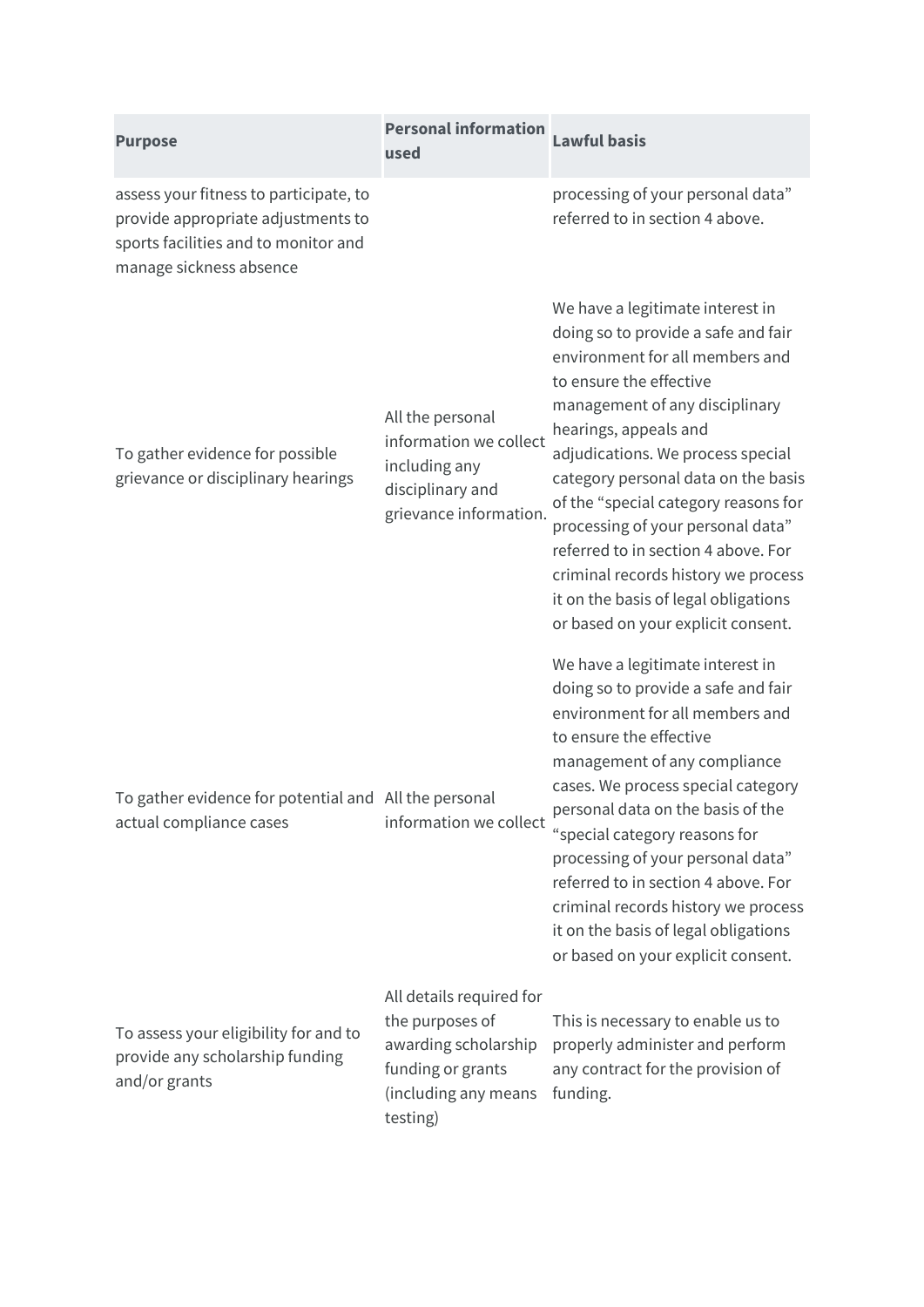| <b>Purpose</b>                                                                                                                                                                                                                                                                                                                                                                                                                                                                                                                            | <b>Personal information</b><br>used                                                                                                                 | <b>Lawful basis</b>                                                                                                                                                                                                                                                                                                                               |
|-------------------------------------------------------------------------------------------------------------------------------------------------------------------------------------------------------------------------------------------------------------------------------------------------------------------------------------------------------------------------------------------------------------------------------------------------------------------------------------------------------------------------------------------|-----------------------------------------------------------------------------------------------------------------------------------------------------|---------------------------------------------------------------------------------------------------------------------------------------------------------------------------------------------------------------------------------------------------------------------------------------------------------------------------------------------------|
| For the purposes of equal<br>opportunities monitoring                                                                                                                                                                                                                                                                                                                                                                                                                                                                                     | Name, title, date of<br>birth, gender,<br>information about<br>your race or ethnicity,<br>health and medical<br>information and<br>performance data | We have a legitimate interest to<br>promote a sports environment that<br>is inclusive, fair and accessible. We<br>process special category personal<br>data on the basis of the "special<br>category reasons for processing of<br>your personal data" referred to in<br>section 4 above.                                                          |
| To register you on our player<br>registration system, the regulation<br>and administration of rugby league<br>competitions and fixtures and for the<br>purpose of your involvement in<br>rugby league, contacting you via by<br>electronic mail (including email and<br>SMS) to tell you about rugby league<br>competitions, fixtures and services,<br>the publishing of match, fixture<br>and/or competition information (for<br>example, try scorers) on our website;<br>and internal reporting purposes by<br>our data analytics team. | All the personal                                                                                                                                    | This is necessary to enable us to<br>properly manage and administer<br>your membership with us. Where<br>appropriate, Clubs and Leagues<br>information we collect may also contact you using your<br>details stored on LeagueNet, for the<br>administration and regulation of<br>Rugby League only.                                               |
| To send you information including<br>details about advanced ticket<br>information, newsletters,<br>information about Membership,<br>participation products, competitions<br>and events, partner offers and<br>discounts, merchandise<br>launches/offers, surveys, Our League<br>updates, fixture streaming<br>details/offers and any updates on<br>Rugby League                                                                                                                                                                           | All contact and<br>membership details                                                                                                               | This is necessary to enable us to<br>properly manage and administer<br>your membership contract with us<br>where applicable. We have a<br>legitimate interest to provide<br>services to you where you have an<br>interest in rugby league to further<br>our objectives. Where appropriate,<br>you have given us your explicit<br>consent to do so |
| To send you marketing information<br>about or on behalf of commercial<br>partners                                                                                                                                                                                                                                                                                                                                                                                                                                                         | All contact and<br>membership details<br>and marketing<br>preferences                                                                               | Where you have given us your<br>explicit consent to do so.                                                                                                                                                                                                                                                                                        |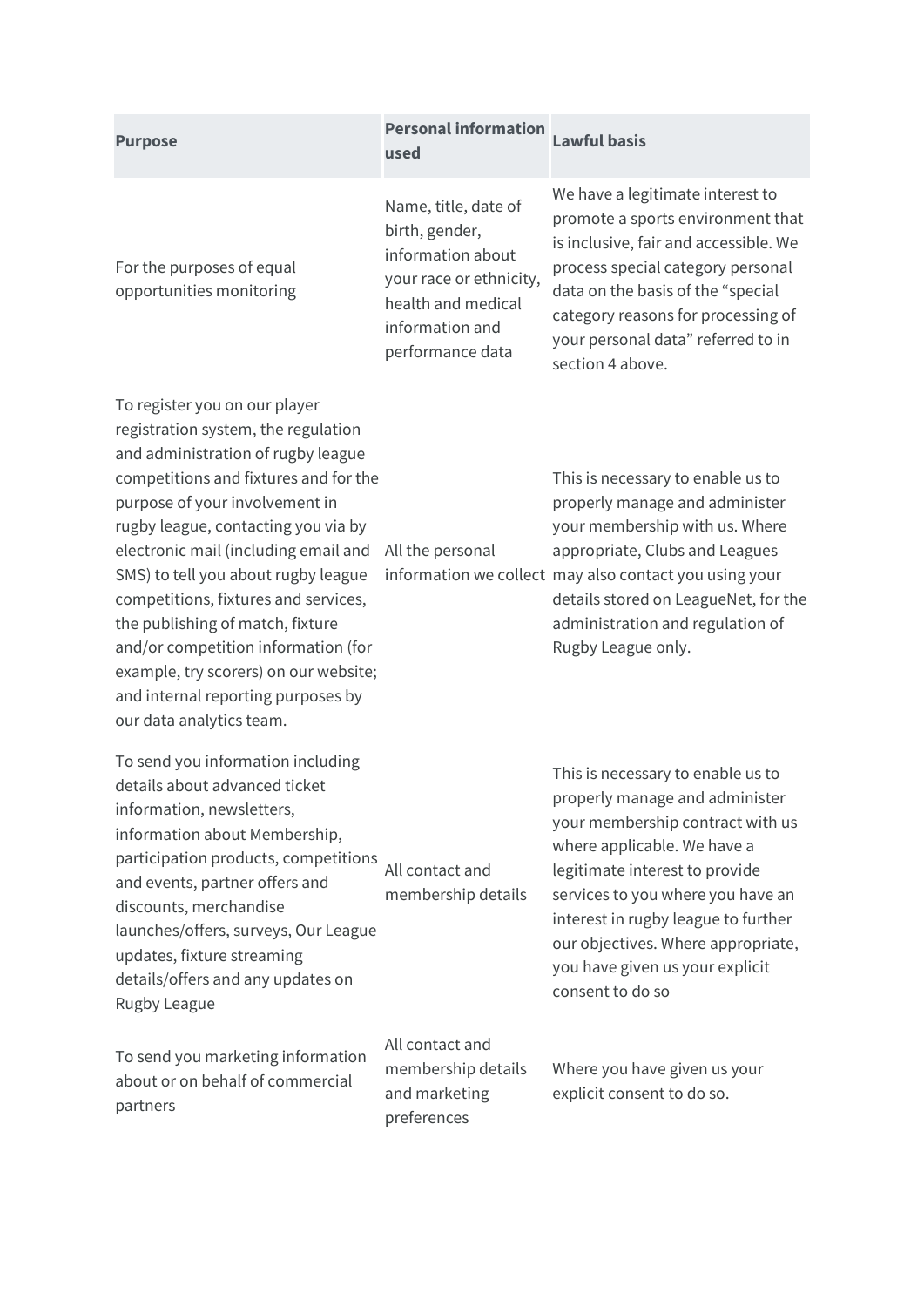| <b>Purpose</b>                                                                                                                                                      | <b>Personal information</b><br>used                               | <b>Lawful basis</b>                                                                                                      |
|---------------------------------------------------------------------------------------------------------------------------------------------------------------------|-------------------------------------------------------------------|--------------------------------------------------------------------------------------------------------------------------|
| To comply with legal obligations, for<br>example, regarding people working<br>with children or vulnerable adults to<br>comply with our safeguarding<br>requirements | Information about<br>your criminal<br>convictions and<br>offences | For criminal records history we<br>process it on the basis of legal<br>obligations or based on your<br>explicit consent. |

### **Coaches & Match Officials**

| <b>Purpose</b>                                                                                                                                                               | Personal information used Lawful basis                                                                                                                                                                               |                                                                                                                                                                                                                                                                                                                 |
|------------------------------------------------------------------------------------------------------------------------------------------------------------------------------|----------------------------------------------------------------------------------------------------------------------------------------------------------------------------------------------------------------------|-----------------------------------------------------------------------------------------------------------------------------------------------------------------------------------------------------------------------------------------------------------------------------------------------------------------|
| To administer your attendance at payment data. Details of<br>any courses or programmes you<br>sign up to                                                                     | All contact and membership<br>details, transaction and<br>your current member club or manage and administer your<br>other, coaching/teaching<br>qualifications and/or<br>officiating history.                        | This is necessary to enable us to<br>register you on to and properly<br>development through the course<br>and/or programme.                                                                                                                                                                                     |
| To conduct performance reviews, health. Details of your<br>managing performance and<br>determining performance<br>requirements                                               | All performance and<br>attendance data and<br>information about your<br>current member club or<br>other, coaching/teaching<br>qualifications and/or<br>officiating history.<br>Qualification start and end<br>dates. | This is necessary to enable us to<br>properly manage and administer<br>your development through the<br>course and/or programme. We<br>process special category<br>personal data on the basis of the<br>"special category reasons for<br>processing of your personal<br>data" referred to in section 4<br>above. |
| To make decisions about your<br>progression and accreditation<br>status                                                                                                      | As above                                                                                                                                                                                                             | As above                                                                                                                                                                                                                                                                                                        |
| To comply with legal obligations,<br>for example, regarding people<br>working with children or<br>vulnerable adults to comply with offences<br>our safeguarding requirements | Information about your<br>criminal convictions and                                                                                                                                                                   | For criminal records history we<br>process it on the basis of legal<br>obligations or based on your<br>explicit consent.                                                                                                                                                                                        |
| To gather evidence for potential<br>and actual compliance cases                                                                                                              | All the personal information<br>we collect.                                                                                                                                                                          | We have a legitimate interest in<br>doing so to provide a safe and<br>fair environment for all members                                                                                                                                                                                                          |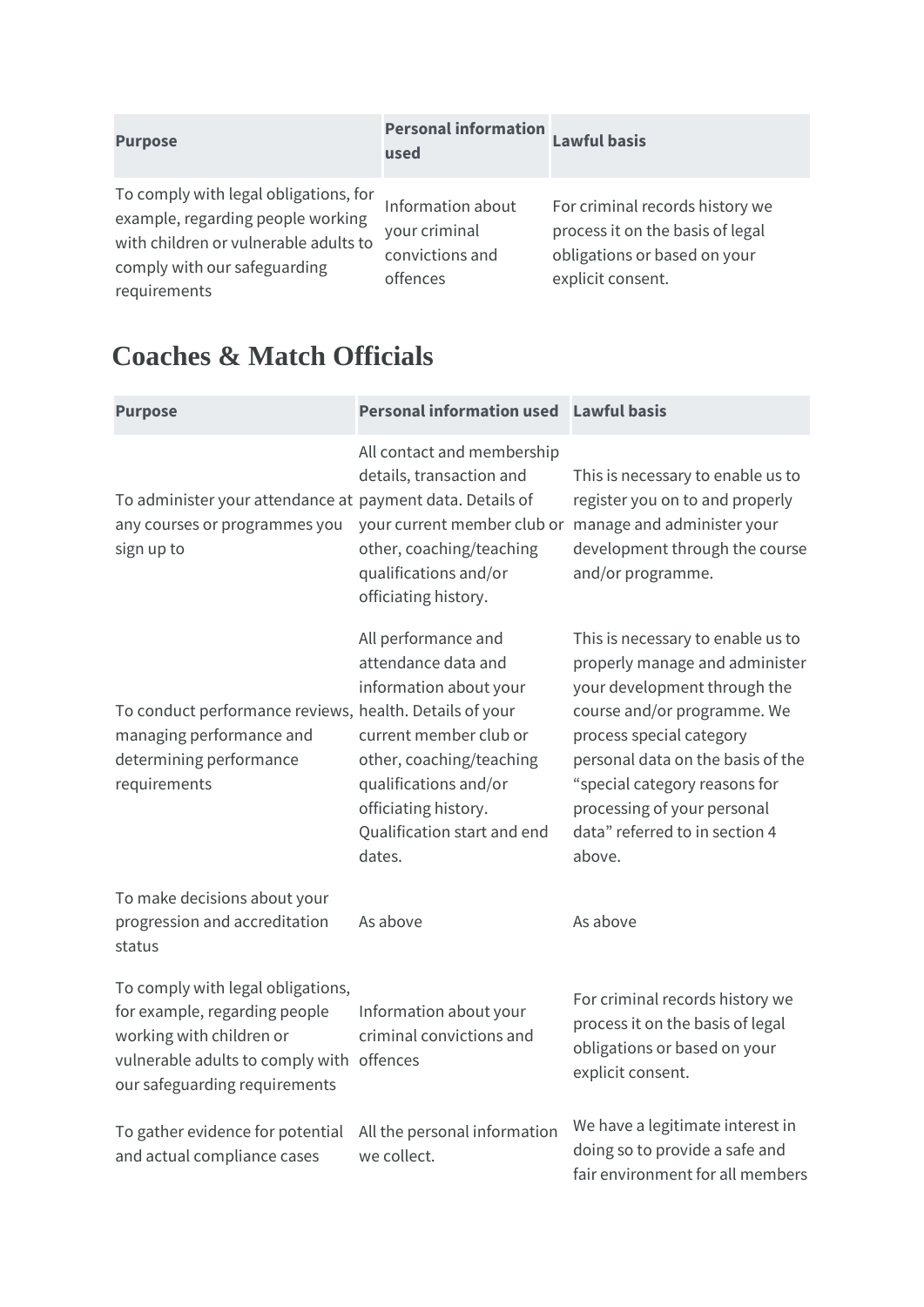| <b>Purpose</b>                                                                                                                                                                                                                                           | Personal information used Lawful basis                                                                                                                                       |                                                                                                                                                                                                                                                                                                                                                                             |
|----------------------------------------------------------------------------------------------------------------------------------------------------------------------------------------------------------------------------------------------------------|------------------------------------------------------------------------------------------------------------------------------------------------------------------------------|-----------------------------------------------------------------------------------------------------------------------------------------------------------------------------------------------------------------------------------------------------------------------------------------------------------------------------------------------------------------------------|
|                                                                                                                                                                                                                                                          |                                                                                                                                                                              | and to ensure the effective<br>management of any compliance<br>cases. We process special<br>category personal data on the<br>basis of the "special category<br>reasons for processing of your<br>personal data" referred to in<br>section 4 above. For criminal<br>records history we process it on<br>the basis of legal obligations or<br>based on your explicit consent. |
| To administer any drug and<br>alcohol testing                                                                                                                                                                                                            | <b>Health Information</b>                                                                                                                                                    | We have a legal obligation and a<br>legitimate interest to provide<br>you & other members of our<br>organisation with a safe<br>environment in which to<br>participate in sport. We process<br>special category personal data<br>on the basis of the "special<br>category reasons for processing<br>of your personal data" referred<br>to in section 4 above.               |
| To arrange for any trip or<br>transportation to and from an<br>event                                                                                                                                                                                     | Identification documents,<br>details of next of kin, family<br>members and emergency<br>contacts, transaction and<br>payment information, health<br>and medical information. | This is necessary to enable us to<br>make the necessary<br>arrangements for the trip and/or<br>transportation to the event. We<br>process special category<br>personal data on the basis of the<br>"special category reasons for<br>processing of your personal<br>data" referred to in section 4<br>above.                                                                 |
| To send you information<br>including details about advanced<br>ticket information, newsletters,<br>information about Membership,<br>participation products,<br>competitions and events, partner<br>offers and discounts,<br>merchandise launches/offers, | All contact and membership<br>details                                                                                                                                        | This is necessary to enable us to<br>properly manage and administer<br>your membership contract with<br>us where applicable. We have a<br>legitimate interest to provide<br>services to you where you have<br>an interest in rugby league to<br>further our objectives. Where                                                                                               |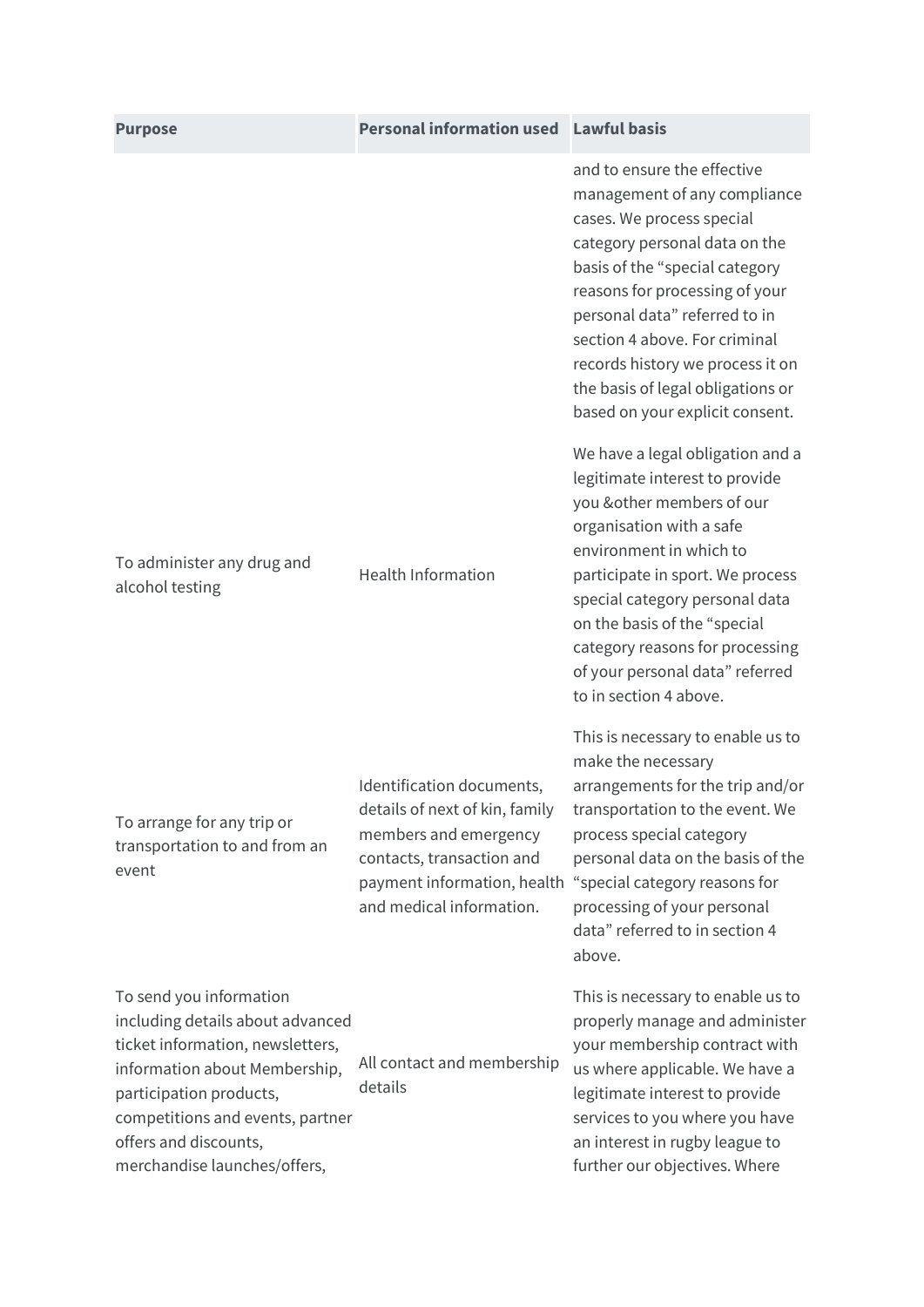| <b>Purpose</b>                                                                                          | <b>Personal information used Lawful basis</b> |                                                                  |
|---------------------------------------------------------------------------------------------------------|-----------------------------------------------|------------------------------------------------------------------|
| surveys, Our League updates,<br>fixture streaming details/offers<br>and any updates on Rugby<br>League  |                                               | appropriate, you have given us<br>your explicit consent to do so |
| To send you marketing<br>information about or on behalf of details and marketing<br>commercial partners | All contact and membership<br>preferences     | Where you have given us your<br>explicit consent to do so.       |

For some of your personal information you will have a legal, contractual or other requirement or obligation for you to provide us with your personal information. If you do not provide us with the requested personal information we may not be able to admit you as a member or we may not be able to properly perform our contract with you or comply with legal obligations and we may have to terminate your position as a member.

For other personal information you may not be under an obligation to provide it to us, but if you do not provide it then we may not be able to properly perform our contract with you.

Where you have given us your consent to use your personal information in a particular manner, you have the right to withdraw this consent at any time, which you may do by contacting us as described in section 17 below.

Please note however that the withdrawal of your consent will not affect any use of the data made before you withdrew your consent and we may still be entitled to hold and process the relevant personal information to the extent that we are entitled to do so on bases other than your consent.

Withdrawing consent may also have the same effects as not providing the information in the first place, for example we may no longer be able to provide certain member benefits to you.

#### 7. Direct Marketing

From time to time, we may contact you by email, post, phone or SMS with information about products and services we believe you may be interested in.

We will only send marketing messages to you in accordance with the marketing preferences you set. You can then let us know at any time that you do not wish to receive marketing messages by updating your preferences within your Our League membership or emailing us at [DPO@rfl.co.uk.](mailto:DPO@rfl.co.uk)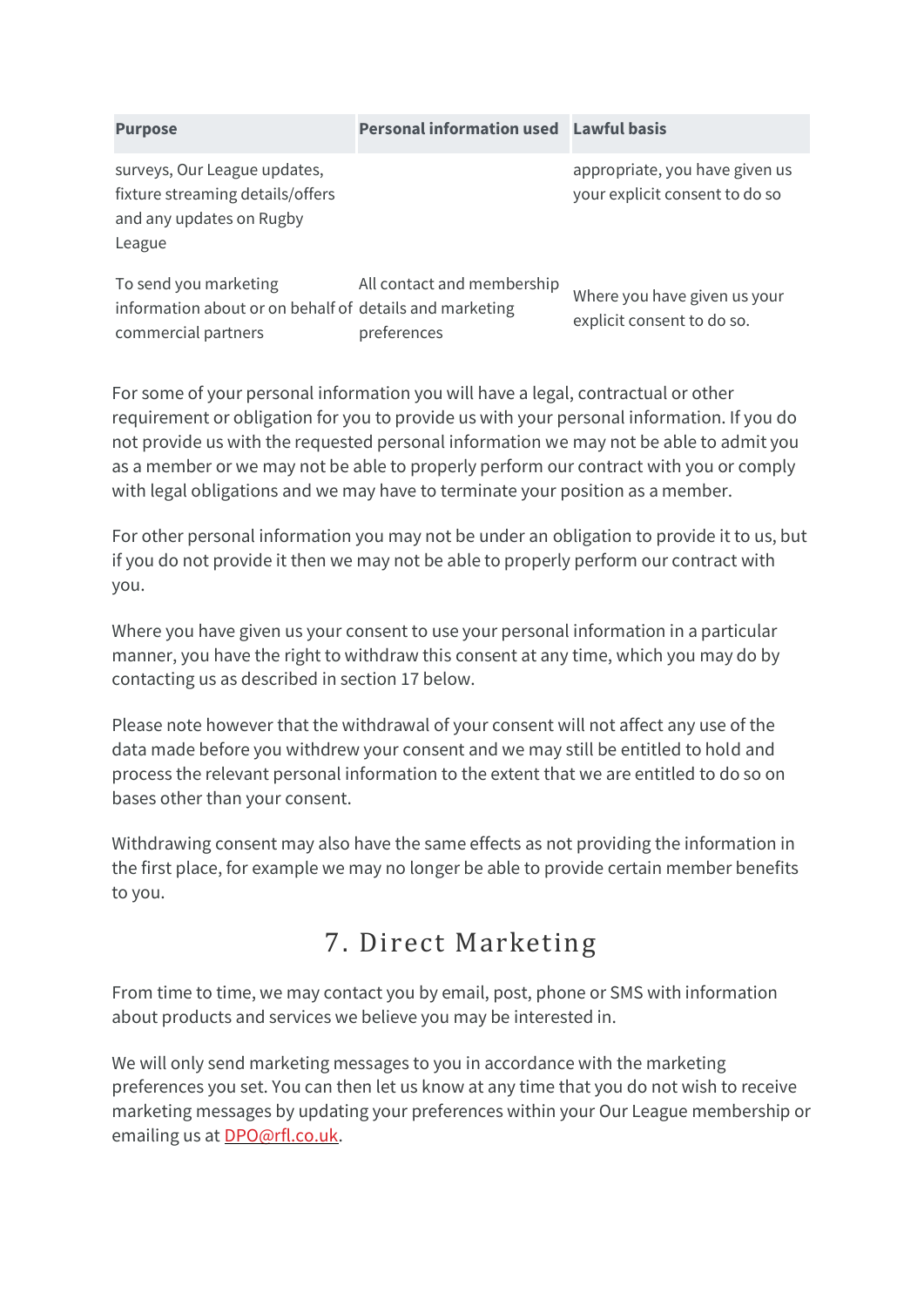You can also unsubscribe from our marketing by clicking on the unsubscribe link in the marketing messages we send to you.

# 8. Disclosure of your personal information

Generally we share information where we need to do so in order to run our organisation or the sport of Rugby League generally (e.g. where other people process information for us or are required to process information for the benefit of Rugby League). In such circumstances, we will put in place arrangements to protect your personal information. Outside of that we do not disclose your personal information unless we are required to do so by law.

We share personal information with the following parties:

- Any party approved by you or notified to you at the point of data collection;
- To any governing bodies, leagues or clubs to allow them to properly administer Rugby League on a local, regional and national level;
- Other service providers: for example, email marketing specialists, payment processors, data analysis, promotional advisors, contractors or suppliers and IT services (including CRM, website, video and teleconference services);
- Our supply chain partners and sub-contractors, such as couriers, import/export agents and shippers;
- Our commercial partners: for the purposes of providing you with information on any tickets, special offers, opportunities, products and services and other commercial benefits provided by our commercial partners either as part of your membership package or where you have given your express for us to do so;
- The Government or our regulators: where we are required to do so by law or to assist with their investigations or initiatives;
- Police, law enforcement and security services: to assist with the investigation and prevention of crime and the protection of national security;
- Certain parties who act as joint Data Controllers or Data Processes in relation to services that we provide. You will be notified where this is the case;
- Rugby League Bodies (as defined above in section 6);
- Those who we are required to share your personal information with for the purpose of monitoring betting and/or anti-doping for the purposes of compliance cases.

We do not disclose personal information to anyone else except as set out above.

### 9. Transferring your personal information internationally

The personal information we collect may be transferred to and stored in countries outside of the UK and the European Union. Some of these jurisdictions require different levels of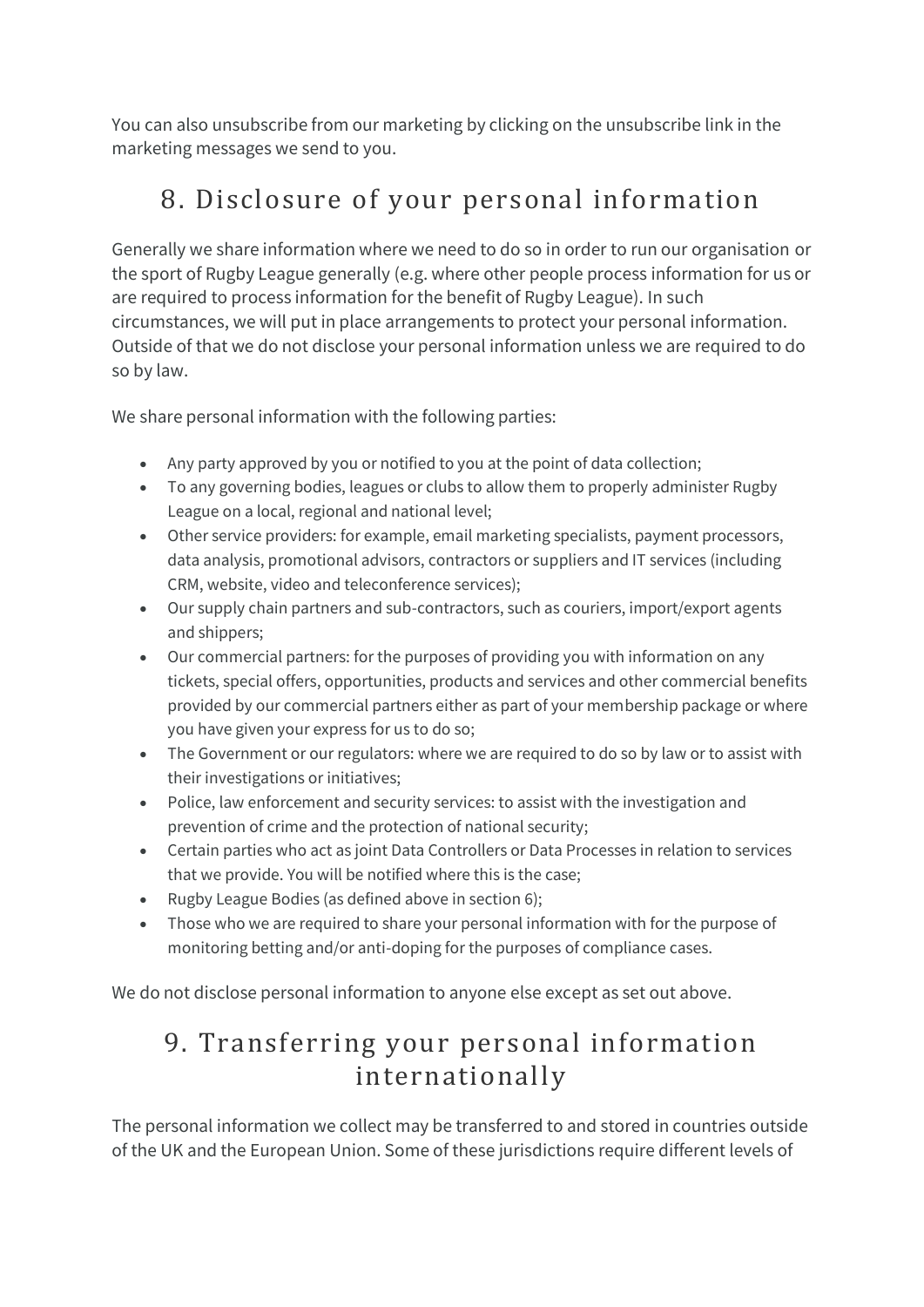protection in respect of personal information and, in certain instances, the laws in those countries may be less protective than the jurisdiction you are typically resident in.

We will take all reasonable steps to ensure that your personal information is only used in accordance with this Privacy Policy and applicable data protection laws and is respected and kept secure and where a third party processes your data on our behalf we will put in place appropriate safeguards as required under data protection laws. For further details please contact us by using the details set out in section 17 below.

#### 10. How long do we keep personal information for?

We will only hold your information for as long as is necessary. Where you ask us to delete records, we may delete it earlier, subject to any retention requirements.

The duration for which we retain your personal information will differ depending on the type of information and the reason why we collected it from you. However, in some cases personal information may be retained on a long-term basis: for example, personal information that we need to retain for legal purposes will normally be retained in accordance with usual commercial practice and regulatory requirements. Generally, where there is no legal requirement we retain all physical and electronic records for a period of 6 years after your last contact with us.

Exceptions to this rule are:

- Information that may be relevant to personal injury claims, or discrimination claims may be retained until the limitation period for those types of claims has expired. For personal injury or discrimination claims this can be an extended period as the limitation period might not start to run until a long time after you have worked with us;
- Where we have specific internal policies relating to the retention of data for compliance matters;
- Where we have specific internal policies relating to the retention of medical data;
- Where we have specific internal policies relating to the retention of data for other valid reasons.

It is important to ensure that the personal information we hold about you is accurate and up-to-date, and you should let us know if anything changes, for example if you change your phone number or email address.

You will be able to update some of the personal information we hold about you through Our League or LeagueNet. Alternatively, you can contact the relevant RFL department or by using the details set out in section 17 below.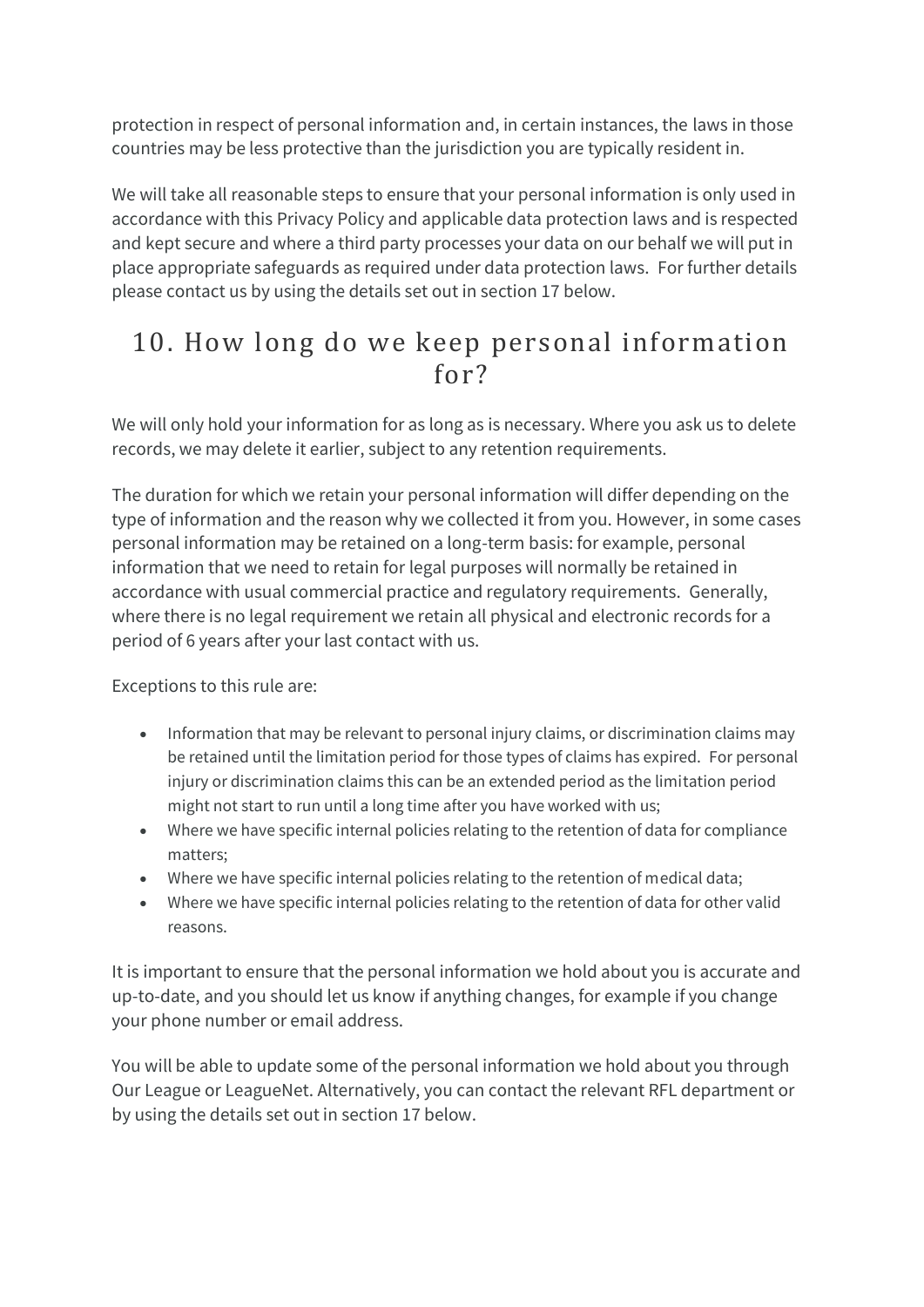#### 11. Your rights in relation to personal information

You are entitled by law to ask for a copy of your personal information at any time. You are also entitled to ask us to correct, delete or update your personal information, to send your personal information to you or another organisation and to object to automated decision making. Where you have given us your consent to use your personal information in a particular manner, you also have the right to withdraw this consent at any time.

To exercise any of your rights, or if you have any questions relating to your rights, please contact us by using the details set out in section 17 below. You can also unsubscribe from any direct marketing by clicking on the unsubscribe link in the marketing messages we send to you.

You have the following rights in relation to your personal information:

- the right to be informed about how your personal information is being used;
- the right to access the personal information we hold about you;
- the right to request the correction of inaccurate personal information we hold about you;
- the right to request the erasure of your personal information in certain limited circumstances;
- the right to restrict processing of your personal information where certain requirements are met;
- the right to object to the processing of your personal information;
- the right to request that we transfer elements of your data either to you or another service provider; and
- the right to object to certain automated decision-making processes using your personal information.

You should note that some of these rights, for example the right to require us to transfer your data to another service provider or the right to object to automated decision making, may not apply as they have specific requirements and exemptions which apply to them and they may not apply to personal information recorded and stored by us. For example, we do not use automated decision making in relation to your personal data. However, some have no conditions attached, so your right to withdraw consent or object to processing for direct marketing are absolute rights.

Whilst this Privacy Policy sets out a general summary of your legal rights in respect of personal information, this is a very complex area of law. More information about your legal rights can be found on the Information Commissioner's website at [https://ico.org.uk/for-the-public/.](https://ico.org.uk/for-the-public/)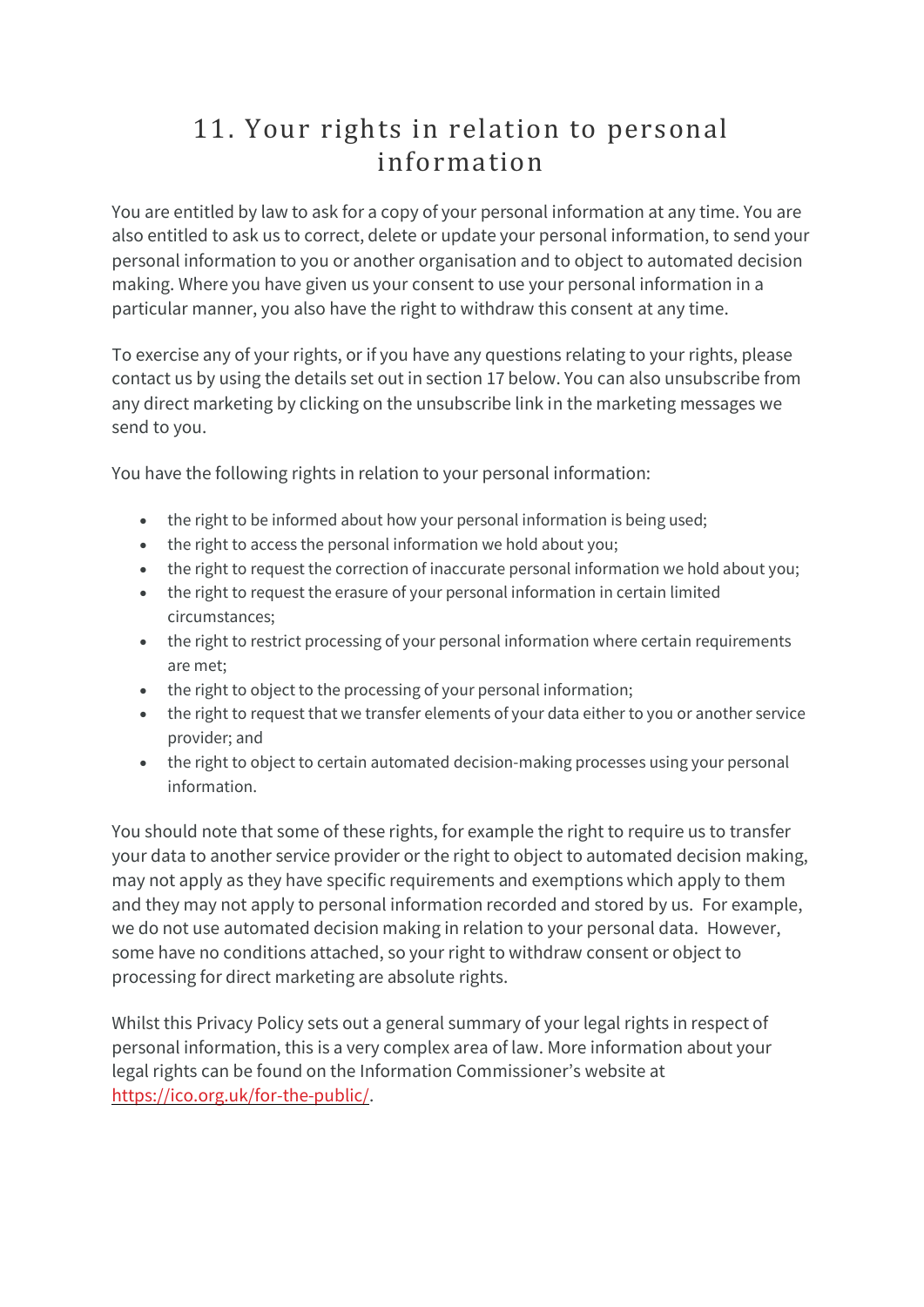If you are unhappy with the way we are using your personal information, we are here to help and would encourage you to contact us to resolve your complaint by using the contact details set out in section 17 below.

## 12. Linking with Third Party sites

Our Site may, from time to time, contain links to and from the websites of our commercial partners, Rugby League Bodies, advertisers and clubs. If you follow a link to any of these websites, please note that these websites have their own privacy policies and they will be a data controller of your personal information. We do not accept any responsibility or liability for these policies and you should check these policies before you submit any personal information to these websites.

In addition, if you linked to this Site from a third-party site, we cannot be responsible for the privacy policies and practices of the owners or operators of that third-party site and recommend that you check the policy of that third party site and contact its owner or operator if you have any concerns or questions.

### 13. Security

We employ a variety of technical and organisational measures to keep your personal information safe and to prevent unauthorised access to, or use, or disclosure of it. Unfortunately, no information transmission over the Internet is guaranteed 100% secure nor is any storage of information always 100% secure, but we do take all appropriate steps to protect the security of your personal information.

We take information and system security very seriously indeed and we are certified to ISO/IEC 27001 and ISO/IEC 27018. Where third-party providers store data on our behalf, we endeavour to ensure they are certified to ISO levels and/or comply with industry best practice.

# 14. Cookies

Certain parts of our Site use "cookies" to keep track of your visit and to help you navigate between sections. For more details please see our Cookie Policy.

# 15. Log Files

In common with most websites, our Site logs various information about visitors, including internet protocol (IP) addresses, browser type, internet service provider (ISP) information, referring / exit pages and date / time stamp.

We may use this information to analyse trends, administer the Site, track your movement around the Site and gather broad demographic information.